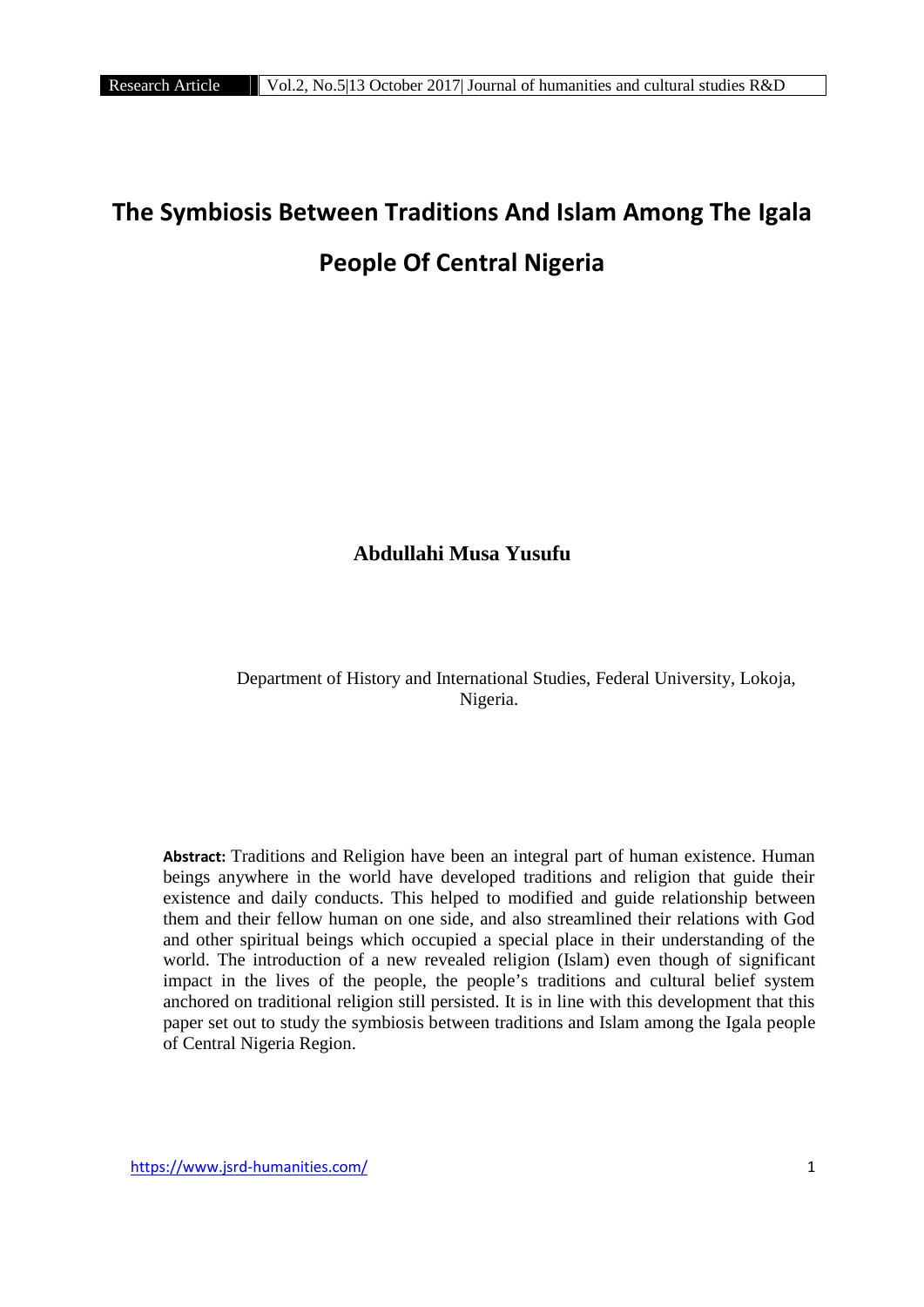# **Introduction**

The Igala who occupied a triangular tract of land located at the Eastern flank of the Rivers Niger-Benue are found in the north central region of Nigeria. The name represents the language and the name of the people. The speak a language classified under kwa group of languages.<sup>1</sup> A language affiliated to a vast group of languages like the Yoruba, Idoma, Ijaw, Ebira and many others.<sup>2</sup> Politically, the Igala have a centralize political system with the personality of the Attah as the head. Under the Attah were various other traditional political heads such as the Igala-Mela (Nine king makers) and various other chiefs known as *Onuh* at the districts. The Igala-Mela headed by the *Achadu* by tradition were the king makers and so regarded as the Autochthonous owner of the land. They exacted greater authority on the Attah as the acted as check on the authority of the Attah by holding important positions in Attah's palace as well as providing useful advice to the Attah on important and sensitive issues. The chiefs (*Onuh*) were in charge of the various vassals, they collect tributes, settle various cases at that level except homicide and were expected to report to the Attah from time to time.

The elaborate political arrangement was guided by the religious and socio-cultural tenets of the land. The Attah and his people practiced traditional religion long before the advent of the two modern religions of Islam and Christianity. The people's day to day activities were ordered by the dictate of the gods and various deities they worshipped.

# **Traditional Belief System.**

Traditionally, the people believed in the supreme God known as *Ojo-Chamachalla* who ordered all things. Beside God, they worshipped various gods and venerated spirits and ancestors. These they did through the instrumentality of the deities represented in various forms like Ant hills, Carve objects, rivers, molded objects and so on. These gods and ancestors were venerated through various sacrifices carried out by the chief priest (*Atama*) believed to be the go between the gods and the people. Animal sacrifices in form of cock, he-goat, ram and various other items were used as sacrifice to the gods.<sup>3</sup>

These gods served different purposes and functions. While *Erane* shrine, *Ogedde* festival, *Otegwu* festival and so on represented the gods and deities of the land others like *Kpakachi*, *Alijenu*, *Ebo-oji* and so on represented family and personal gods. Symbol of such gods were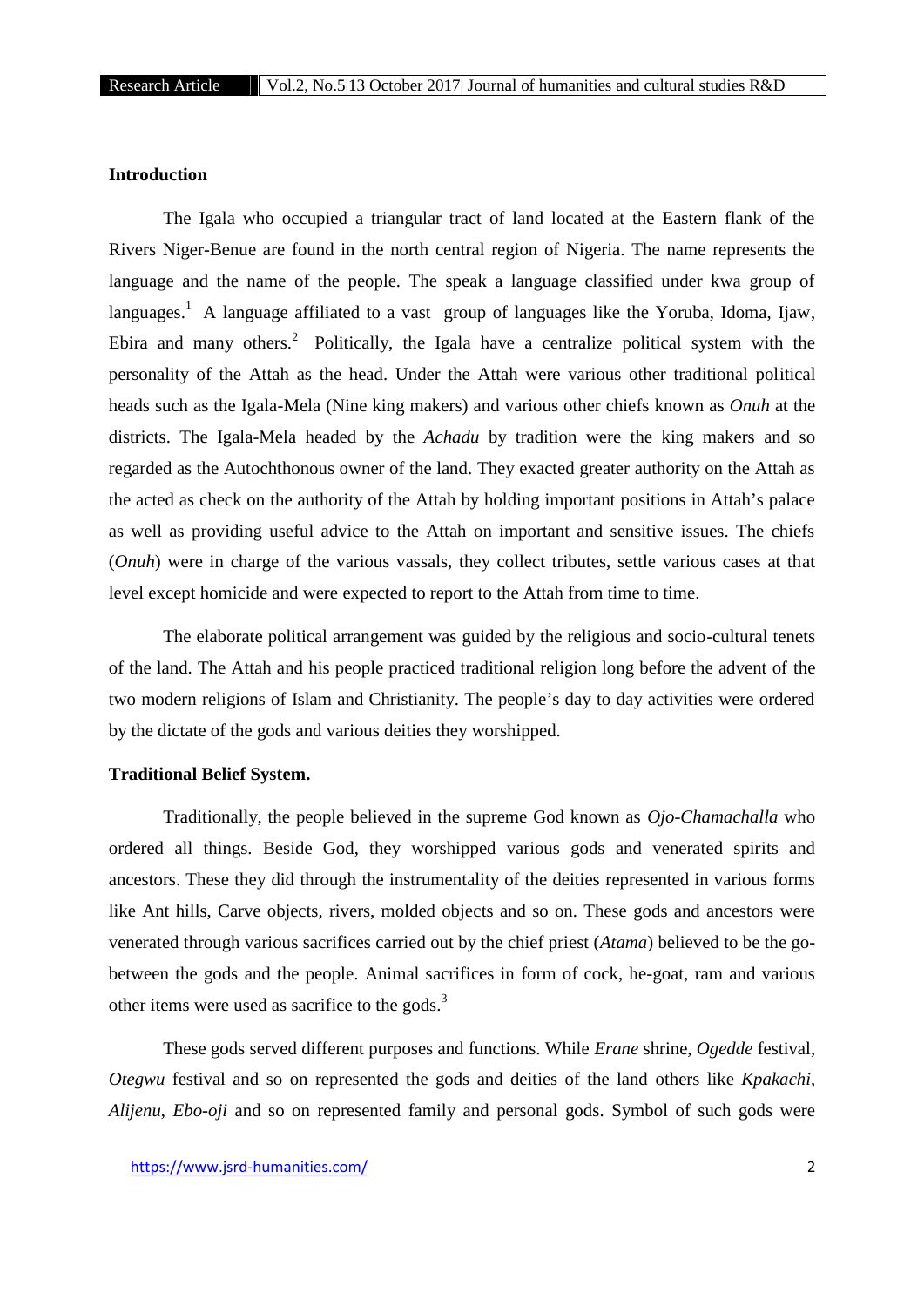located in front of the compound, at the back of the compound or at other designated places. Beside the family and personal gods, the people also worshipped or venerated some natural phenomenon like thunder. Natural calamities like barrenness, strange illness, steal birth and so on were associated with the anger of the gods. When such misfortunes occurs the gods were appeased through sacrifices and so on. This type of belief system was corroborated by Ogbenike. According to him "In the African world view the universe is composed of both the visible and invisible, and that between God and human beings there are other beings that populate the universe. These beings are spirit".<sup>4</sup>

In all of these, the masquerades played very crucial and important roles in the life of the people. Traditional Igala society had various masquerades, some were used to appropriate or appease the gods, some were regarded as spiritual masquerades, while others were meant to entertain the people during traditional festivals.<sup>5</sup> Notable amongst spiritual masquerades were the long masquerade (Egwu-Afia) believed to be the symbol of their departed ancestors. Such masquerade did not perform on ordinary days but on designated days of the year to commemorate and celebrate their departed ancestors.<sup>6</sup> Other spiritual masquerades in the land included the *Olagenyi* Masquerade*, Akpala-Eche, Amuda* and a few others believed to perform spiritual functions in the land including land cleansing, exposing the secrets of evil doers, witchcraft and also used to exposed and punished those secretly involved in one evil or the other. Terrible pronouncement were usually made by these masquerades and it was believed that such pronouncement usually come to pass.<sup>7</sup> Other categories of masquerades in the land were the Royal masquerades such as *Ekwe, Agbanabo, Abilifida* and so on. The royal masquerades were expected to perform on important royal functions or ritual ceremonies organized by the Attah. The royal masquerades enjoyed an important pride of place in the land, no individual no matter how highly placed was expected to either keep or have a semblance of the royal masquerades.

The worshipping of the gods, veneration of the ancestors and the institution of masquerades all collectively played unique roles in the traditional religious, political and judicial systems as the people relied upon the system even during the coronation of new Attah long before the advent of Islam and Christianity in the eighteenth and nineteenth centuries. Other socio-cultural practices of the people include birth and naming ceremonies, marriage institution and Burial ceremonies. Before the people had contact with Islam birth and naming ceremonies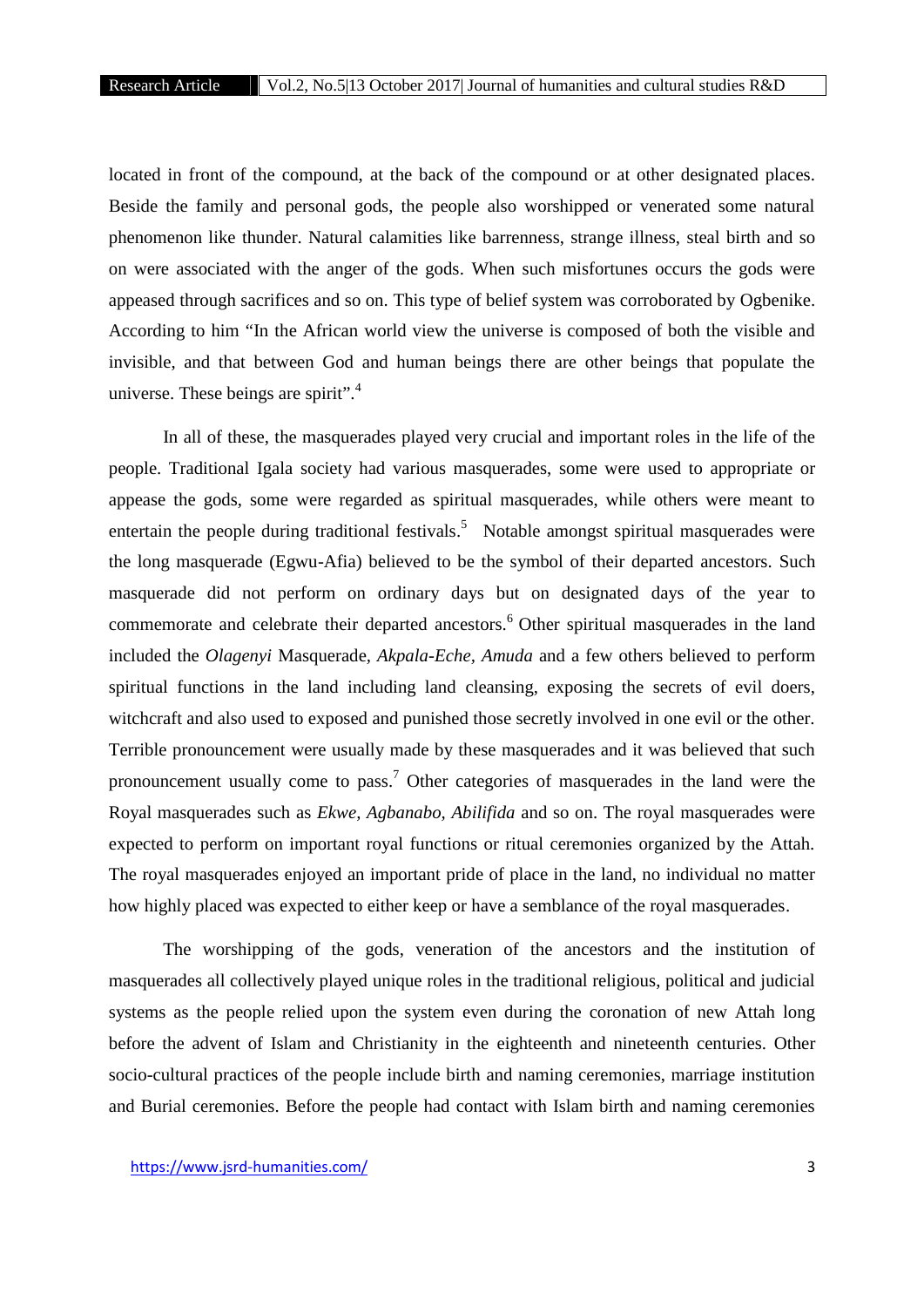carried elaborate ritual ceremonies. When a woman gave birth the arrival of the baby was announced through some kind of cultural ovation normally said by the eldest woman at the scene of birth as men were not expected anywhere close to such places. The ovation sent a message of joy and happiness to the entire members of the household. This was followed with the arrival of the baby and the mother from *Ogbe (back of the house or other designated place)*, the father of the new child or any of the eldest man in the house took the child and made some incantations that ended with a prayer for protection and what was expected of the child when he or she became an adult. But if the new born baby died during the course of birth, then the ovation would not be heard but rather the eldest woman walked out with a face showing some signs of sorrow. And if the woman giving birth died in the process, the announcement was usually through wailing.<sup>8</sup> Culturally, child naming was an event that attracted families, friends and neighbours. During naming which was usually after eight days though not sacrosanct, farming activities were suspended as the family and those invited were served various native meals and delicacies of the area. It was never a requirement for any animal to be sacrificed during naming, as most of their meat needs were sourced for through hunting. Besides, most other traditional requirements in form of divination to ascertained who may have reincarnated in the child were carried out after fourteen days.<sup>9</sup> Seton corroborate this in his statement by saying "...the Igala" share this belief with most other tribes out here, and in the same form. i.e. that the spirit of an ancestor is reborn in a child, and the child will be called his name".<sup>10</sup>

Marriage was and still an important institution in Igala land. Marriage institution was revered and systematic processes were involved in sourcing for a wife to be. This process involved almost all the members of the family because traditionally the Igala believed in the sanctity of their generations. Therefore, the character and behavior of the family's of either the wife to be or the husband to be determined the eligibility or otherwise of the whole arrangement. Marriage proper was consummated after several visits of the groom's family to the bride's family, traditionally after seven years. According to Seton:-

> When a youth reaches marriageable age (sixteen to eighteen) he looks about for a wife. Having found a girl he likes (it is rather curious that she may be quite a child and not available for some time), he tells his father, who goes to arrange matters with the girl's father. If the latter agrees to the proposal, the father buys his son a hoe, a matchet and a dane gun, and takes him to the house of his future father- ininlaw. The youth remains with the father-in-law about seven years, farm for him,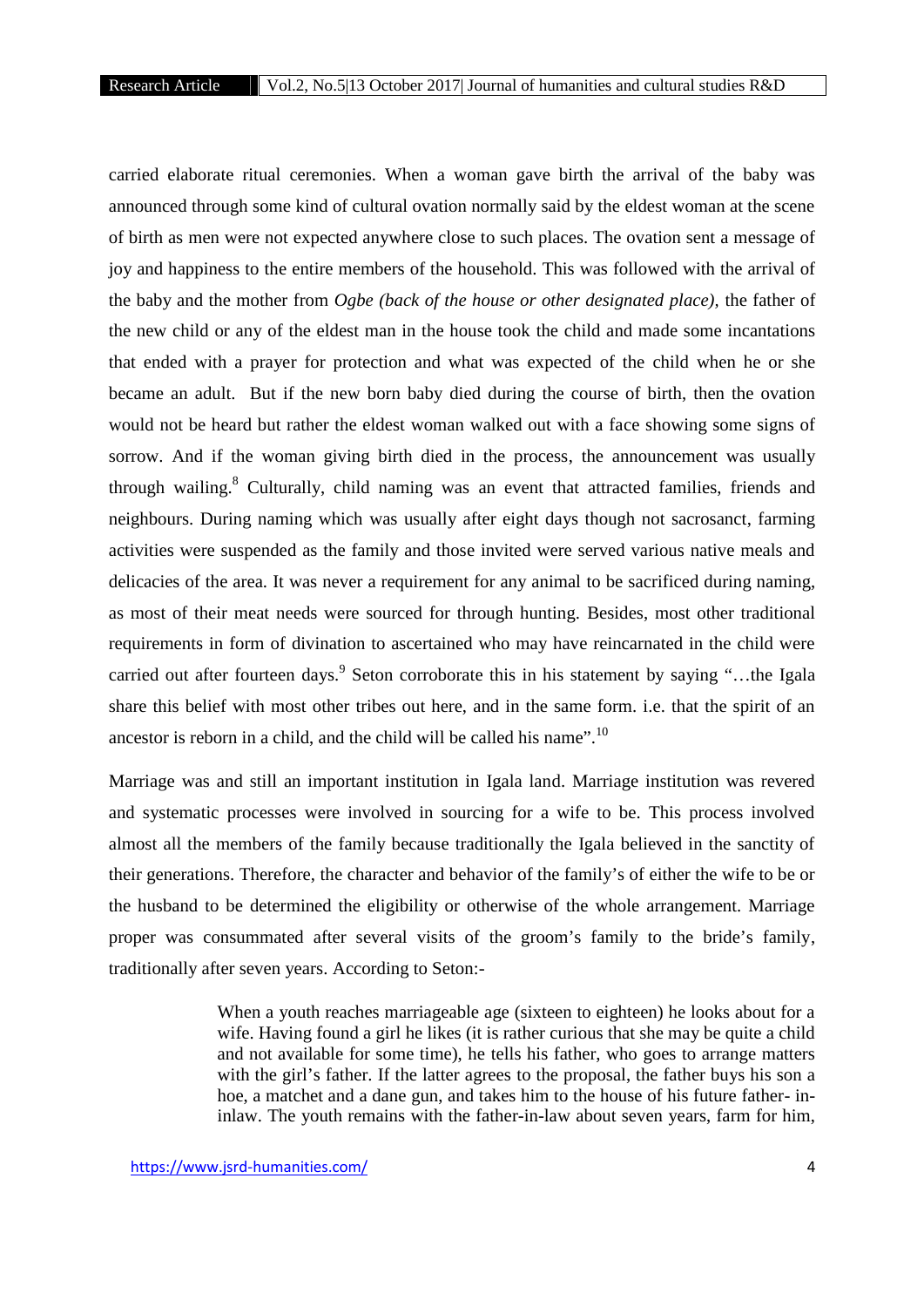and if required, fight for him. He does not or is not supposed to sleep with the girl while there... $^{11}$ 

This period (*Aleka'ago*) as it is traditionally call was also to serve as observatory period to ascertain whether or not the groom is capable of feeding and providing the needs of the bride. The period was also a means of assessing the level of acceptability of either the mother in-law or the father in-law as it was traditionally believed that marriage is not only between the groom and bride, but also members of the immediate family.<sup>12</sup> Unlike what happens in the current generation where elaborate ceremonies which sometimes involve borrowings are carried out, traditional Igala marriage system was low keyed. The bride after every aspect of bride price was satisfied which in most cases was paid or carried out through extensive labour on the bride's father's farm was escorted to the husband family's house in the evening. In some cases the groom was provided a place in the father inlaw's house and given plots of land where he could erect his house and that of the farm where he could farm and take care of his wife and their offspring.<sup>13</sup>

Death and burial ceremonies form part of the culture of every society. In traditional Igala society death and burial ceremonies were accorded very serious significance. In the people's world view, death is a transition from life on earth to the spiritual realm. Therefore the dead were given serious ceremonial rites of passage. However in according such rites, the age of the deceased was taken into cognizance. For instance, the death of person(s) within the age bracket of one to fifty was categorized as untimely death and as a result such corpses were interred within one to two days and without much ceremony. According Mohammed "The funeral ceremony for ordinary citizen included burying the body of the dead in the grave three days after death…the men and women had to shave their heads during the fourteen days of mourning, and would not dress or wash properly during the period".<sup>14</sup> But the burial of an aged was greeted with much rituals and burial ceremonies. Like what obtains in modern days the corpse of an aged deceased could be kept for days depending on his or her status in the community. Such corpses were treated with traditional embalmment method and kept in waiting until all the rituals and rites of passage were observed. Within days set aside, the grave was prepared in waiting and covered to prevent domestic animals, lizards and other creeping animals from falling into it. Also within the waiting period, several sacrifices of cock, he-goats and in some cases dogs if the deceased was a successful hunter were sacrificed almost on daily basis until the final interment.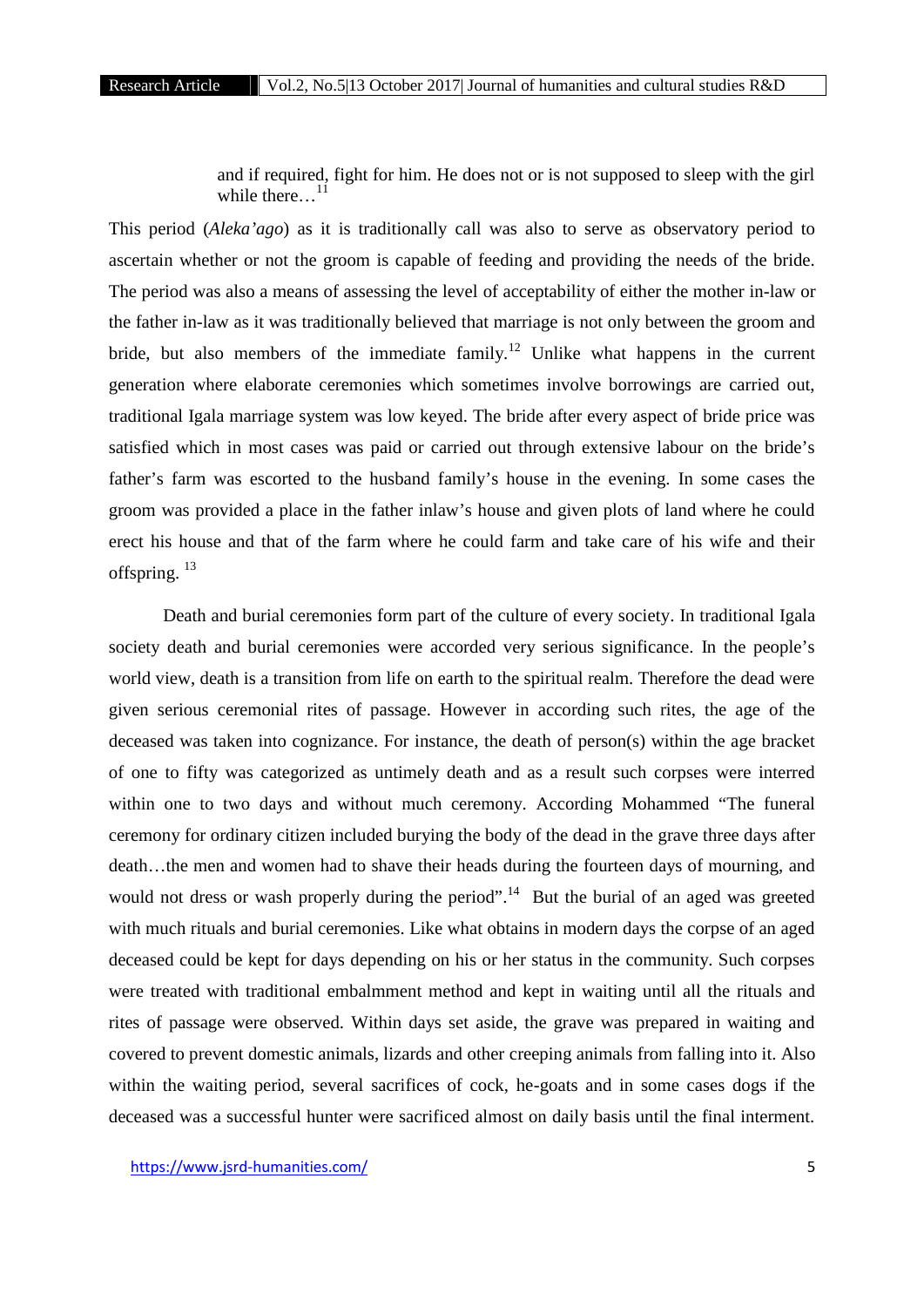On the final burial day proper, families, in-laws, friends and neighbours with women especially the aged ones grouped in various section to sing the funeral dirge  $(Oye)$ , while the men also gathered in front of the deceased house or room making incarntation. Dane guns are severally fired into the air to signify that the deceased has commenced his or her transitional journey to the spiritual world.<sup>15</sup> Mohammed corroborated this in his statement "...the great spiritual and social importance the Ebira attached to the funeral ceremonies of their deceased elders. The burial rites were elaborate and expensive. These consisted of singing, drumming and the firing of a gun just like the Igala's".<sup>16</sup> Chief mourners (usually the blood brother of the deceased) dressed mostly in white robe (*Achi Okpe*) woven by traditional weavers, invoke the spirit of the departed ancestors to receive the new ancestor to their fold. Several other prayers were held before the body is finally committed to mother earth. One thing that was significant in all these ritual process was the fact that women had little role to play except if the deceased was a woman, then all activities involving ritual bath and dressing would had to be undertaken by women. But in actual interment women were not involved.<sup>17</sup>

As a way of addressing health and other spiritual challenges, the Igala people had deviced means through which issue that borders on health and such challenges were tackled. In almost every community in Igala land traditional herbal healers and birth attendants abound. People in this category claimed to have in-depth knowledge of medicinal herbs capable of addressing such health challenges. In what appeared to be a cult, practitioners hardly divulge the secret of their knowledge to anyone. In most cases it is believed to be hereditary (i.e. from father to son as the case may be) therefore, various families were identified with a particular healing power peculiar to them and so those in need of solution to such health challenges go to such families. Practitioners in this category include but not limited to traditional bone setters, traditional birth attendants and those who claim to have solutions to problems of afflictions from witchcrafts. Those in this category hardly complete their herbal processes in the presence of their patients or anyone at all except members of the immediate family.<sup>18</sup>

# **The Advent of Islam in Igala Land.**

The advent of Islam in Igala land followed dual and piece meal process. The location of the kingdom on the Niger-Benue waterways prone her to several commercial contacts with various ethnic groups, including the Nupe, Borno and Hausa from the northern part of the country which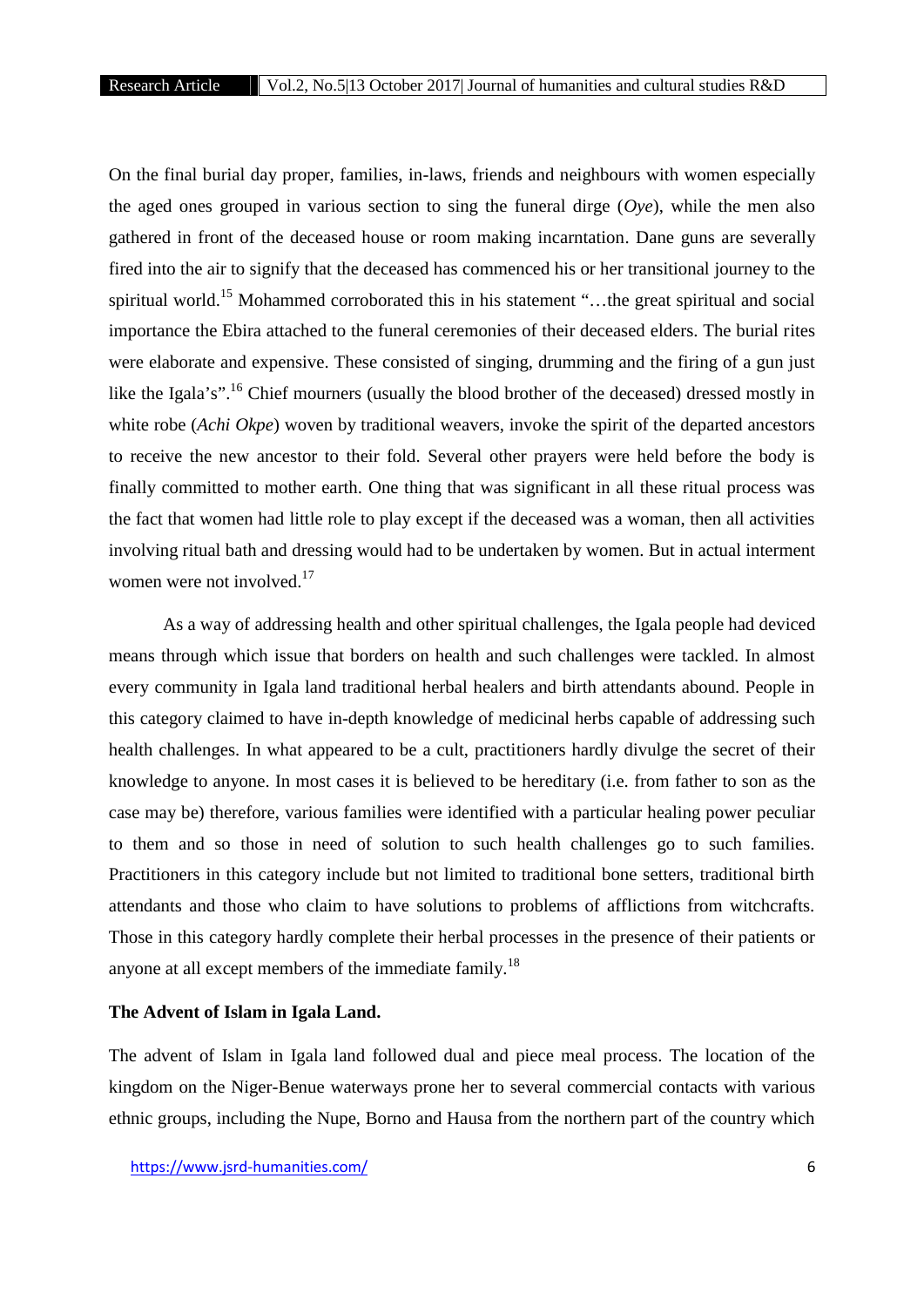had contact with Islam several centuries back. Trade was and remained one of the most important occupations of the people. The establishment of local and international markets especially that of Ejule and Eggah at Idah long before the jihad where Hausa horse traders and many other ethnic groups frequented encouraged inter- group interactions. Beside, the activities of itinerant Muslim scholars from the same axis who moved about propagating Islam and winning converts around the Niger – Benue confluence area Igala land inclusive, trade was also instrumental to the spread of Islam in the area. Even though Islam at this period was accepted peripherally, the impact of the itinerant Muslim scholars cannot be underestimated. This they were able to achieve because of their posture of tolerance in some aspects of the people traditional religious practice. Also at the pre-jihad period, preaching and conversion was entirely limited to the ordinary citizens of the land or Kingdom especially those involved in commercial transactions which took place during the period. Proselytization of Islamic religious activities as earlier noted was limited to the citizens as no conscious efforts were made to introduce the religion in the palace of the Attah and also among some other vassal chiefs because of their strong belief in traditional religious system and the various traditional practices associated with their religion. A.R. Mohammed explains that:-

> In Igala land, the introduction of Islam followed the most common one, i.e. by way of migrant Muslim settlers, probably dating to about two centuries before the 19<sup>th</sup> century Dan Fodio jihad. However, conversion to Islam in Igala land started from the ordinary people, leaving out the political elites, the Attah and their sub chiefs who resisted change until after the middle of the twentieth century.<sup>19</sup>

The above indicates that contact with the ordinary peoples was piece meal and the degree to which Islam gained ground among the indigenous population was predicated on the level of contact established. For instance, there were high degree of contacts and settlements of itinerant Muslim scholars and traders among the indigenous population especially in northern and eastern parts of Igala land. This relationship effectively took place long before the Uthman Dan Fodio Jihad 1804. Evidence of such early contacts was the adulteration of the socio-cultural lives of the people. A clear manifestation of this was demonstrated in the dressing pattern, names and a reflection of this in some cultural practices of the people especially the recitation of Bismillah (An Arabic recitation to commence the beginning of something), combining tradition and Islamic practice in medicine making and so on.<sup>20</sup> In the two axis (northern and eastern axis of Igala land), were retinue of dye pits ostensibly believed to have been introduced to the area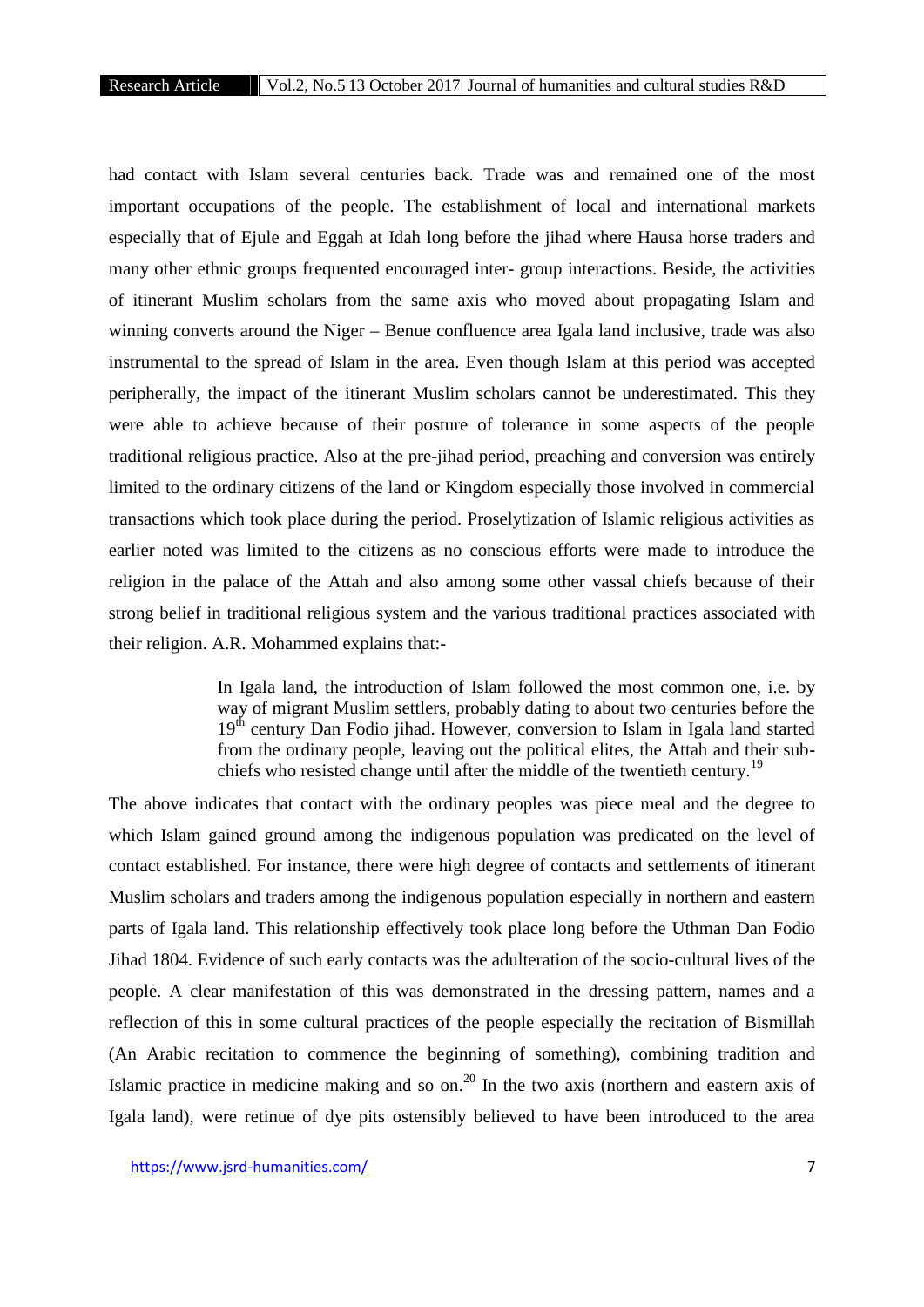especially Ankpa area  $(Emekutu)^{21}$  and Omalla area (Bagana) by Muslim merchants who came to the area through the River Benue using Bagana- Nassarawa routes with their items of trade.<sup>22</sup> Also the celebration of annual *ogani* festivals peculiar to Angwar (a settlement carved out for Hausa Muslim scholars and merchants as stranger settlement beginning from around c.1890s ) was also a pointer to the fact that Muslim migrants to the area had actually percolated the people's culture. This celebration has become a legacy of all the peoples who trace their genealogy to any of the Angwars either in Idah the traditional headquarter of the people or Ankpa on the eastern axis of Igala land.<sup>23</sup> In the course of which inter-ethnic marriages were consummated and the religion infused into the people even long before Uthman Danfodio Jihad of 1804 as earlier alluded.

The gradual infiltration of Muslim traders and Clerics into Idah the traditional headquarters of Igala land gained momentum when the Muslim clerics began to offer themselves as Mallams to be consulted for prayers and provided magical services to the Attah. Though the exact date could not be ascertain, the migrant Muslim clerics beginning perhaps from around the late eighteenth century claimed to have the solutions to many of the spiritual or societal problems and also capable of forestalling evils in the land. This claims of course endeared them to the minds of the rulers who at this time were in need of any possible intervention that could give them an edge over their enemies in the face of mounting tension from their invaders especially the Kwararafa Kingdom that wanted to colonize the land as their vassal. This statement was clearly attested to as Hunwick rightly stated that "…in one way or another, the religion of the outsiders began to interest either the ruler or his court circles. In the early stages only such ideas or practices as might supplement or augment local beliefs and practices would be made use of, in particular the use of talisman and charms for protecting the kings and his soldiers or for use against enemies or producing rain".<sup>24</sup> This practically showed the inadequacies of the traditional religion in the land in the face of mounting political crises.

A cursory look at the development may prompt one to ask that in view of the people's traditions and culture and also going by the various ceremonies that coloured the traditional religion, could mere answer to spiritual or societal problems alone be responsible for the level of acceptance and converts recorded in the land? if the answer to this is not in the affirmative then, what could have been the driving impetus that propelled the indigenous population to accept the new faith?.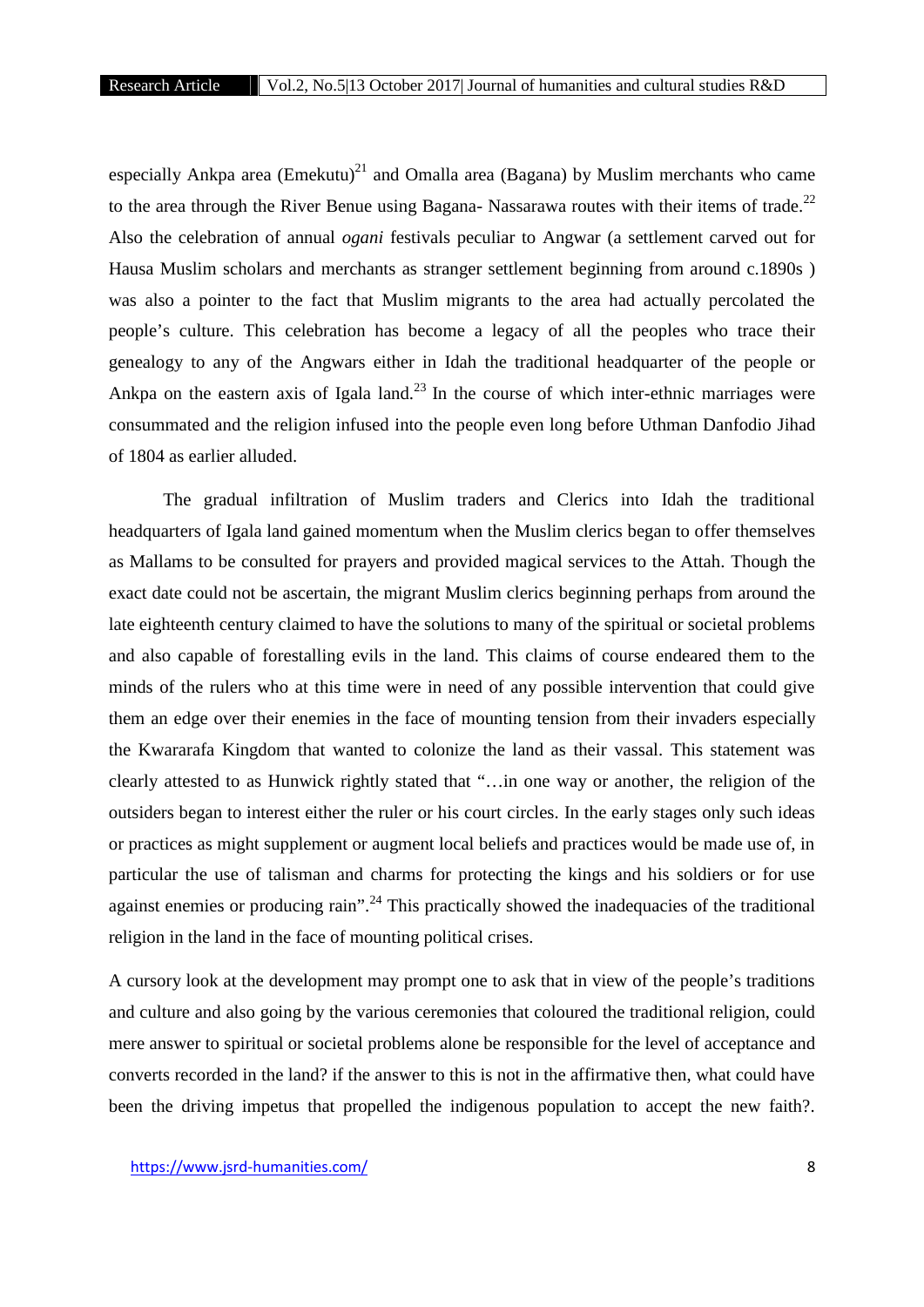Answer to this important question is not far fetch. Islam appeared to have demonstrated high level of simplicity and brotherhood of the faithful. Among the Igala, communal relationship was cherished and collective responsibility was demonstrated in most of their activities. In Igala land what was termed close relations went beyond the nuclear to the extended families and even to distant relations as everyone was branded as either brother or sister. Besides, the practice of polygamy coupled with the belief that the new faith has solutions to their problems as earlier stated endeared the religion to the heart of the people. Also, the use of horses by those in authority (i.e. Attah, chiefs and those in charge of tradition) which added glamour to the throne, borrowed aspect of royal regalia or costume like the use of red Moroccan caps, and the combination of traditional practices with Islam may have accounted for large scale acceptance of Islam by the people. This explanation conforms to Peel's observation that, "To be really attractive, an identity must be such that people can see themselves adopting it without too much of a break with the past".<sup>24</sup> In line with this explanation, Mohammed clearly explain what was termed gradual but systematic incursion of Islam into the Attah's court:-

> The practical expression of deficiency in their belief system by the ruling class and their subsequent search for complement from the representatives of Islam within the communities, no doubt weakened the attachment of ordinary citizens to their traditional religion. They must have watched its continued decimation with great interest. They also followed the example of their rulers whenever they were in doubt about the capability of the ancestral spirit to protect them against misfortunes. In the process they might get converted to Islam.<sup>25</sup>

Also pertinent to this discussion is the theory postulated by Horton, who in trying to explain reason(s) for easy conversion and acceptability of the new faiths (Islam and Christianity) by the people, hinges his explanation on the advent of modern communication skills made possible through revolution in transport and communication technology. According to him:-

> Certain changes involving various features of modern situation that confront traditional African cosmology help to expose the people to the wider world. These changes include or encompass massive development of commerce of Nation State whose most important consequences were dramatic improvement in communication with accompanying economic and political developments that override the boundaries between the various microcosms.<sup>26</sup>

Given this theoretical explanations, it follows then that the ancient traditions practiced by the modern peoples may have actually failed to adequately meet the need of modern day demands. Therefore, seeking alternative ways of solving their problems and the need to also flow along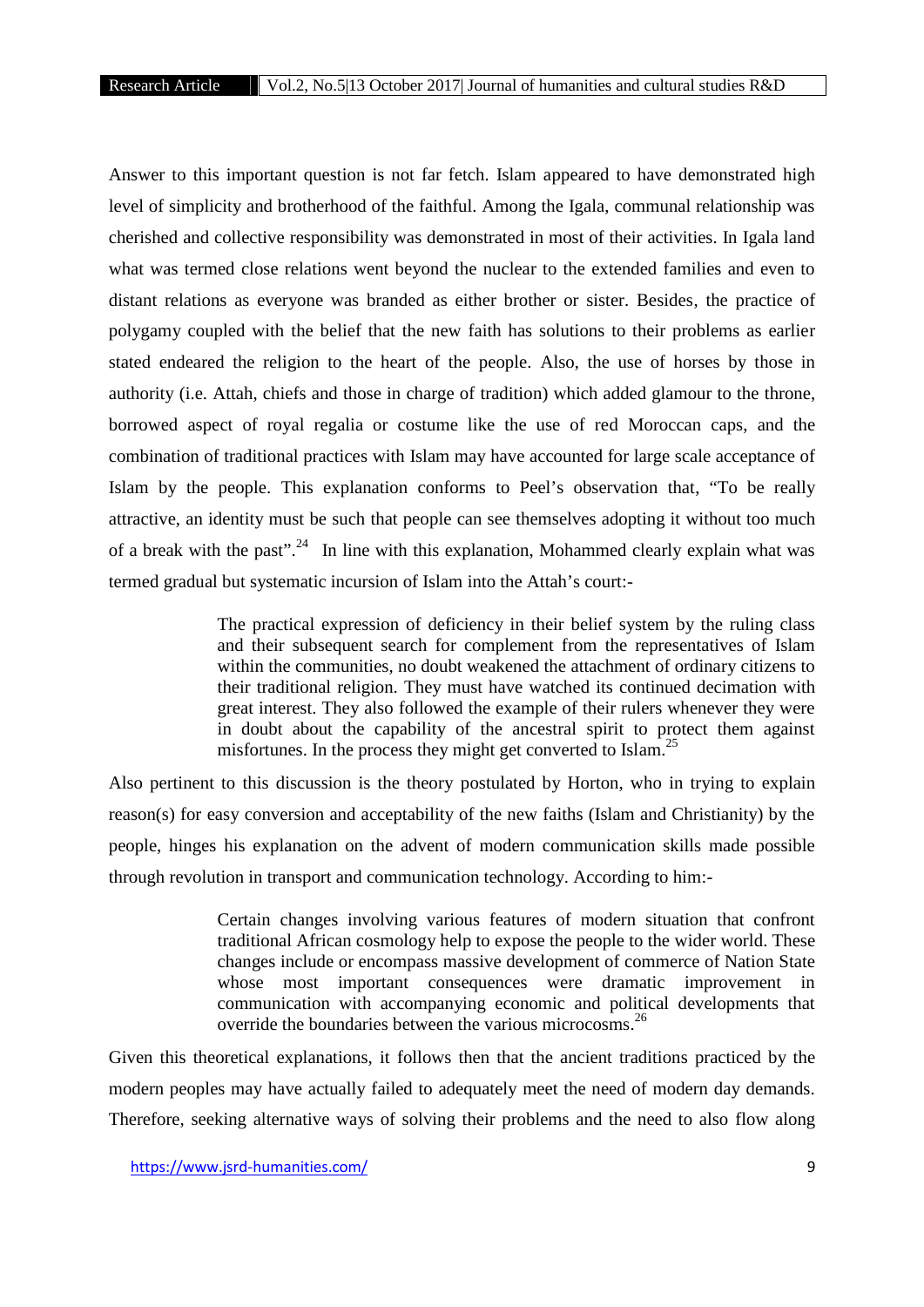with modern development offered by the two revealed religions of Islam and Christianity became essentially necessary.

#### **Impact of Dan Fodio Jihad and British Colonialism on the Spread of Islam in Igala Land.**

Prior to British colonial interest in Igala land, the people had developed contact with various European trading merchants who operated on the Niger-Benue water ways before formal British colonial onslaught in the land in 1900. Between 1830 and 1899 various British, French and German companies operated on the Niger- Benue waterways and also extended to the hinterland. The trading transactions brought together various ethnic groups who converged on the river banks for the purposes of buying and selling of their goods. Among these merchants were Muslims whose interactions left a lasting legacy on the peoples and communities as quite a number of their business partners got converted to Islam. This clearly showed the roles of the Rivers Niger- Benue in fostering inter-group relations and by extension encouraged the spread of Islam. As rightly noted by Ajayi "The Igala Kingdom dominated the trade on the Niger waterways in the middle position towards the north of the confluence and as far south as Aboh".<sup>27</sup> This confirmed the fact that trade aided the spread of Islam to Igala land long before the 1804 Dan Fodio Jihad. Despite the natural check provided by the rivers Niger and Benue on jihadist incursion into Igala land, its spillover effect was however felt.

As earlier stated the 1804 jihad did not reached Igala land, but by about the 1860s one of their disciples from Nupe, Etsu Masaba had began his military and religious onslaught in Lokoja and its environment. His actions led to dislocation of towns and villages as people moved to other areas for safety and security. The resultant effect of this was rapid population movement from across the western and northern part of the confluence to the eastern part where Igala land is located. The influx of refugees into Igala land to settle among the indigenous population many of whom may have been converted from the various areas they fled from accounted for the reason why Islam became more popular among the ordinary citizen than it were, among the ruling class. Crowther rightly observes that "due to the activities of Masaba nearly all the right bank of the Niger from opposite Adamugu to the confluence had scarcely a village to be seen, while the left bank (eastern flank) was full of new and extensive towns and villages which were not there in 1841".<sup>28</sup> The observation no doubt clearly provided an explanation why unlike other regions of northern Nigeria where Islam first started as the official religion of the ruling class, in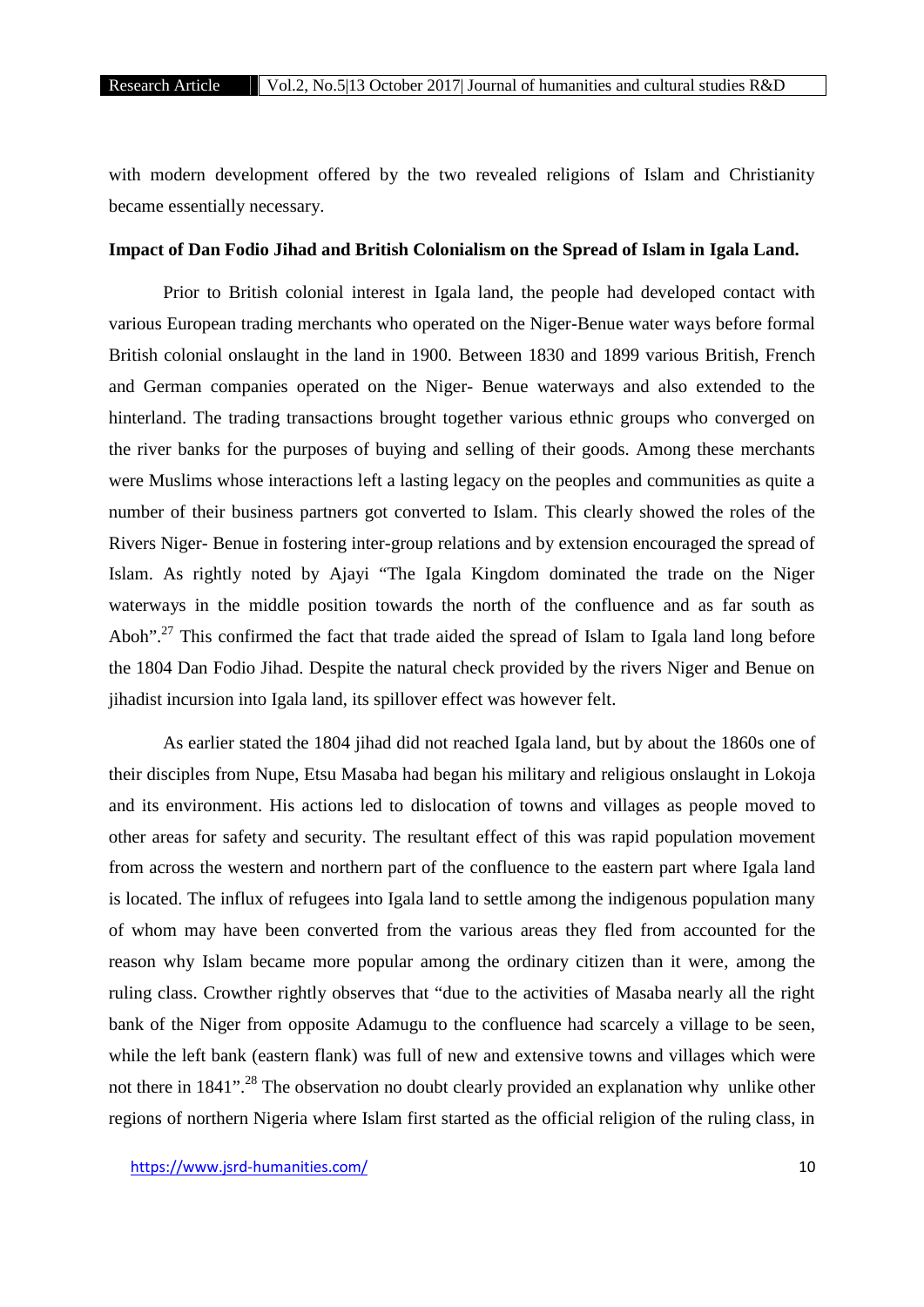Igala land the reverse was the case. Areas impacted by the activities of the refugees according to Mohammed include Abejukolo in Ife district of northern Igala land, Dekina, Gbobe, Itobe, Gboloko and Bagana.<sup>29</sup> The penetration of Islam and its impact was further demonstrated in 1837 when Crowther observed that "it appears to him that there had been an increase in the number of Arabic schools both at Idah and Gbobe since their last visit".<sup>30</sup>

# **Colonialism and its Influence on the Spread of Islam.**

Even though the presence of Islam was felt among the people long before the advent of colonialism, colonialism and its administrative apparatus assisted a great deal in the spread of Islam among the people and also among the ruling class. The Igala people practiced a centralized political administration and their ruler the Attah wielded a strong political and spiritual authority that was supreme in the land. The respect, control and supremacy of the Attah were anchored on the people's belief in their culture and traditional religion. The Attah before colonialism had the power of life and death in some cases over their subjects and so were respected by all.<sup>31</sup> However, the coming of British colonialism in the area helped in stopping most of the practices of the Attah that were not akin to British modern laws of equal justice and fundamental human rights. Equally the well organized Caliphate and Emirate systems Lord Frederick Lugard the first Governor-General of British colonial Nigeria met in the north, worn his admiration as they provided the enabling environment for colonialism to thrive. This thus endeared Islam to the mind of the colonialist as they worked against anything that could disrupt such arrangement perhaps not because of their love for the religion, but as a protection of British colonial interest.<sup>32</sup> This high level of trust Islam enjoyed from British colonialist was reflected in most of British colonial occupations in West Africa. A reflection of British attitude to Islam in Ghana as reported by Watherston as quoted by Crowder helped to demonstrate this allusion. He explains that Islam as a religion was "eminently suited to the native which was helping to spread civilization, encouraging a much more descent life and given an impetus to trade".<sup>33</sup> This statement help to illuminate the reason(s) why Islam appeared to assumed the status of official religion among the latter Attah of Igala. At least it was an indication that the ruling class had accept and keyed into colonial principles of good governance and loyalty. According to Mallam Yusuf Ocholi, the acceptance of Islam properly by the ruling class stemmed from the colonial authority's move to stamp their authority in the land.<sup>34</sup> This was gradually actualized with the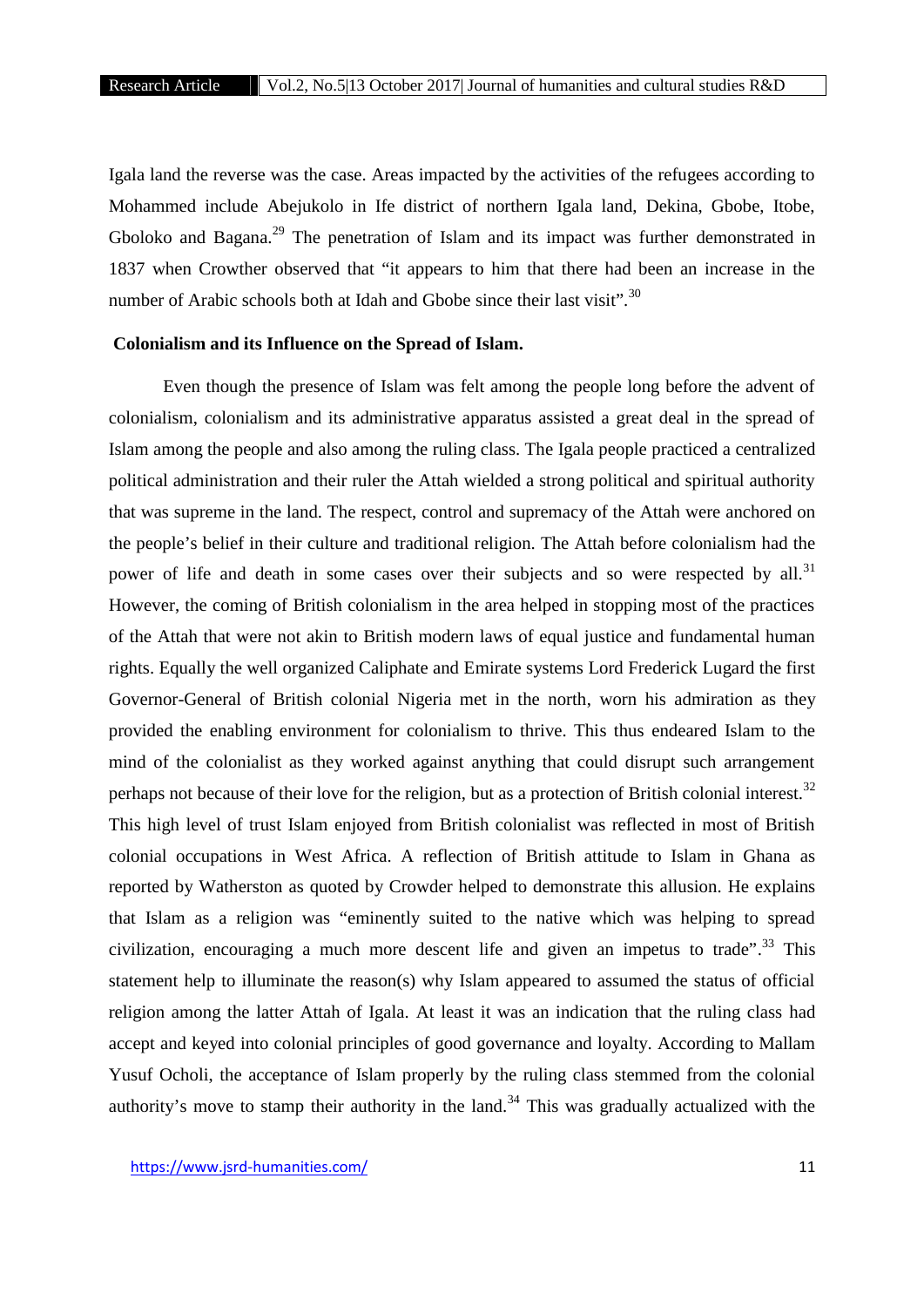balkanization of Igala division into two different protectorates. While Idah the administrative and cultural headquarter of Igala land and Ojoko district were merged with Onitsha in the Southern Protectorate, other outlying districts of Dekina and Ankpa were merged with the Northern Protectorate in 1906, $35$  for a singular reason that such was necessary for effective colonial administration. This balkanization went along way in reducing the power and supremacy of the Attah. Beside, since some area of the Southern Protectorate were alien to a centralized system of administration, Attah being a leader from a centralized system found most of their operations in the Southern Protectorate very strange in terms of political administration. With complaints and agitations, Idah with its other adjourning districts were re united with the other Igala districts in Northern Protectorate in 1908.<sup>36</sup> Igala land also witnessed the imposition of alien Muslim rulers on the people. This deliberate act of removing Non-Muslim rulers from the throne on flimsy excuses and replacing them with Muslin non-native rulers as the case of Dekina, Ankpa, Ojoku  $37$  and so on was a deliberate, but highly unconscious efforts aimed at encouraging Islam among the rulers. The reason for this action was a fall out of the British experience in the northern part of Nigeria, where the people were well organized under a central leadership with a framework of Islamic model of taxation under an Emirate system. This experience informed British colonialist action since the Igala were under a centralized political system coupled with the fact that Islam had already entered Igala land before the colonial period. Therefore, encouraging the rulers to accept Islam in a way was indirectly a subtle way of enforcing the ideals of British colonialism in the area.

Above all, was the institution of Assembly for chiefs in Northern Nigeria under the Richard constitution of  $1946^{38}$  of which Attah was a member. The congregation of northern chiefs under colonial authority helped to foster inter-group relations and inter-cultural borrowings as reflected in the traditional rulers dressing pattern which in most cases had to do with the tying of turban and wearing of flying gowns which was and is still typical of Muslim rulers in the north, but was adopted by Attah and some other non Muslim rulers in the north. Equally, the adoption of new traditional titles which were not akin to the Igala traditional political system was another pointer to the high levels of interactions and borrowings. Titles such as Madaki, Wakili and so on were a function of the influence of Islam on the traditional system foisted by the coming of colonialism.<sup>39</sup> A high level of symbiosis between Islam and traditions in Igala land was a scene narrated by Mr. Charles Patridge a colonial officer in 1904. He recorded

https://www.jsrd-humanities.com/ 12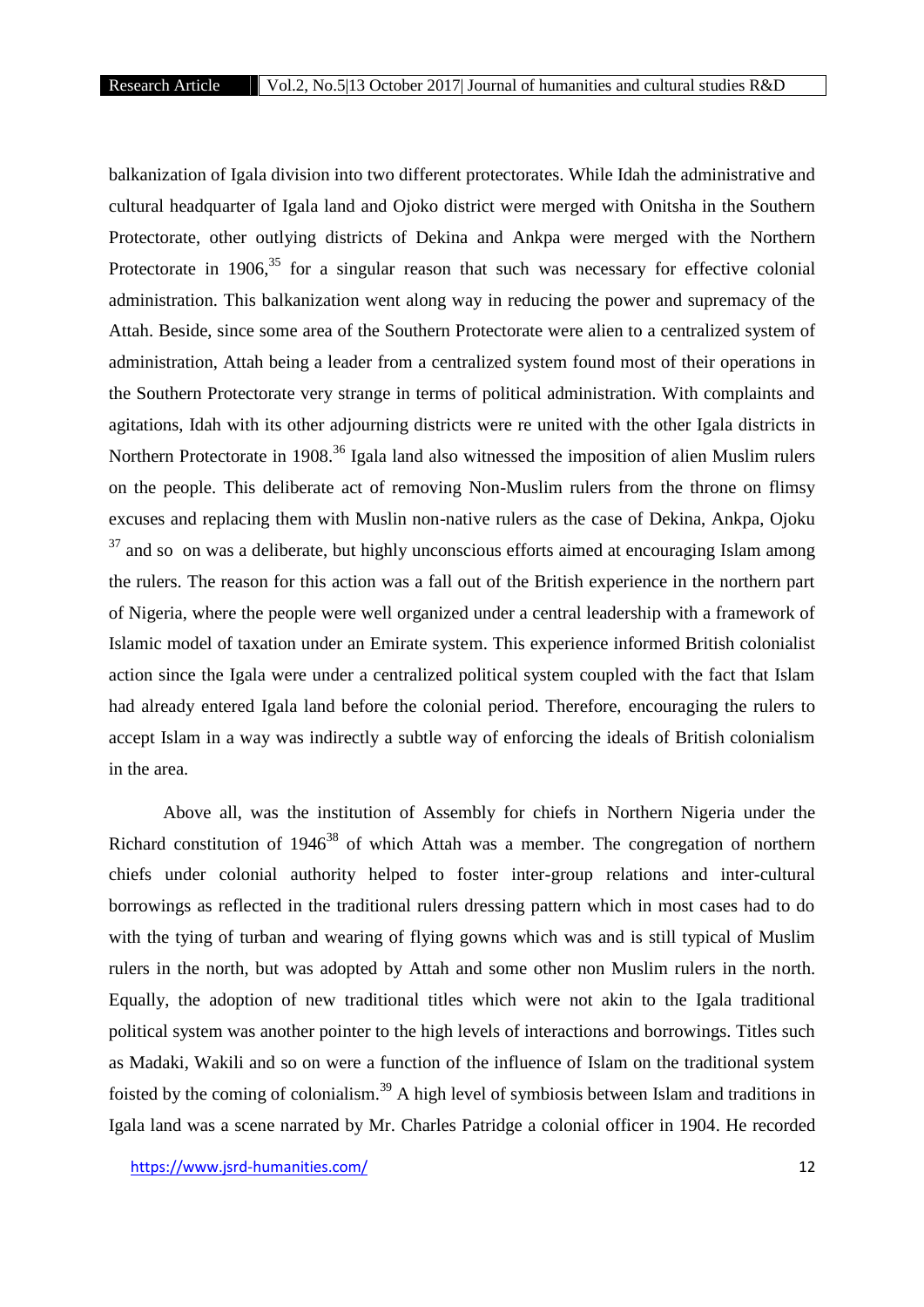how perhaps for the first time the Muslim Holy Book the Quran was used to make peace in Attah's palace.<sup>40</sup> This essentially was a demonstration of not only the gradual acceptance of Islam among the ruling class, but also a symbiosis of tradition and Islam during and even after colonialism. Mr. Patridge explained thus:-

> …the next point was to make peace between Akwina and Ondoma Korobad, the most powerful of the disappointed candidates, and then to induce him and Aku Neddi to acknowledged the Atta elect. On  $14<sup>th</sup>$  October (1904) I spent an hour and a half squatting in Akwina's little audience room, together with Ondoma Korobad and few other natives, my orderly acting as interpreter and eventually they agreed to swear juju together. Akwina's Yoruba husband produced a beautiful copy of the Koran, which was laid in our midst on a goat skin, and a kola-nut broken up into small pieces was placed on the top. First the old princess and then the chief, knelt down and took a solemn oath of mutual peace and then ate the kola-nut. Then we all placed our right hands on the Koran as witness.<sup>41</sup>

A reflection of the symbiosis between Igala tradition and Islam played out during the coronation of new Attah in 1904. The new Attah (Ocheje Onakpa) was described in his ceremonial attire by Mr. Patridge thus "ridding on a white horse and dressed in a robe of alternate broad stripes of scarlet and yellow, and on his head a huge white turban latticed with black cloth and stuffed with numerous juju charms<sup>"42</sup> What this attire and all other activities surrounding the need to make peace among members of the royal palace and the new Attah signify was that even though Islam may not have been accepted in its true terms, the royal house as at this period had began to patronize Muslim Clerics may be because of various attractions and also to augment the short comings inherent in traditional religion and practice.

# **Symbiosis between Islam and Traditions in Igala Land.**

As earlier stated, traditional Igala society holds strong belief in life after death. The veneration of ancestors and traditional practices and claims to have solutions to most of their societal problems through their belief system persisted even after Islam had been introduced to the people. In line with this, Miachi holds that "there is a considerable measure of interrelationship between the three domains of life, an interrelationship and interaction that are central to the continued existence and sustenance of the living and the control of which is the prerogative of the ancestors, with their overwhelming power and authority".<sup>43</sup> Given this explanation, there was an evidence of the combination of Islam with traditions in Igala land which was and still been practice especially in rural communities of the Igala land. The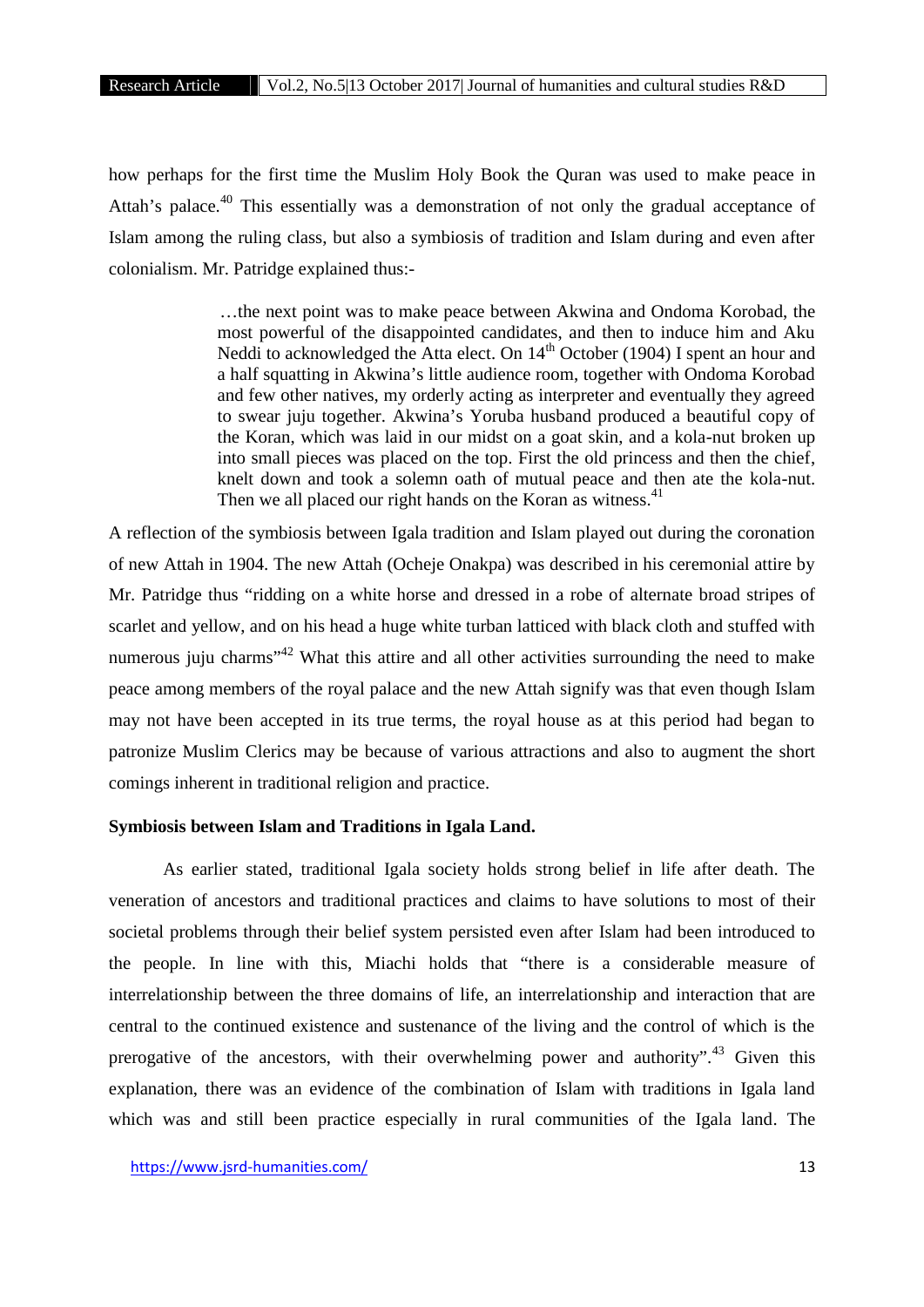combination of both was reflected in clear term when an identified Muslim was also deeply involved in traditional divinations. Such practice is clearly against the doctrine of Islamic religion. Equally, several custodians of traditional masquerades in the land were also identified supposed Muslim adherents.<sup>44</sup> Beside, hard core traditionalist gave Muslim names to their children even though they are not Muslim themselves. There are several instances where you find Non Muslims bearing names like Suleman, Ibrahim, Musa and so on. Non Muslims have also imbibed the idea of circumcision after eight days of birth and equally organized naming ceremony to reflect the Muslim style of organizing naming ceremony. These practices create an atmosphere of confusion to a first time visitor to the land. Among the Igala rural settlements for instance, most households kept or have what is referred to as *ebo-oji* (personal gods). This is practiced simultaneously with Islam. In like manner, Muslims are fully involved in most traditional burial and ritual rites. This creates an atmosphere of contradiction. Various ceremonies including funeral dirge and traditional firing of guns to signify the transition of the deceased to ancestral world are still been carried by Muslims who claimed the deceased was a relation that needed to be accorded a proper burial if the deceased was a non Muslim. Women even in Muslim homes are still been subjected to several taboos associated with tradition (i.e sharing common bath buckets, etc). This situation is contrary to Islamic teachings and practice. This makes it difficult for anybody to have a clear cut identification of whom is actually a Muslim and who is a traditionalist.<sup>45</sup>

However, one thing that was interesting and unique was the ability of these two religions to co-exist without rancor. According to Muslim cleric Mallam Usman Audu "the high degree of tolerance that existed between Musim and traditionalist engendered peace and good neighbourliness".<sup>46</sup> He further stressed that the tolerance and acceptability of early Mallams in the area despite some people's mingling of traditions with Islam provided an enabling ground for winning more converts to Islam in Igala land.<sup>47</sup>

#### **Conclusion**

In conclusion, the above analysis of the people background history, their traditions and traditional belief system no doubt provided for the piece-meal and systematic approach towards introducing the religion of Islam to the people of the area. Also the influence of geography occasioned by the natural highway of commerce, the rivers Niger and Benue helped to induced a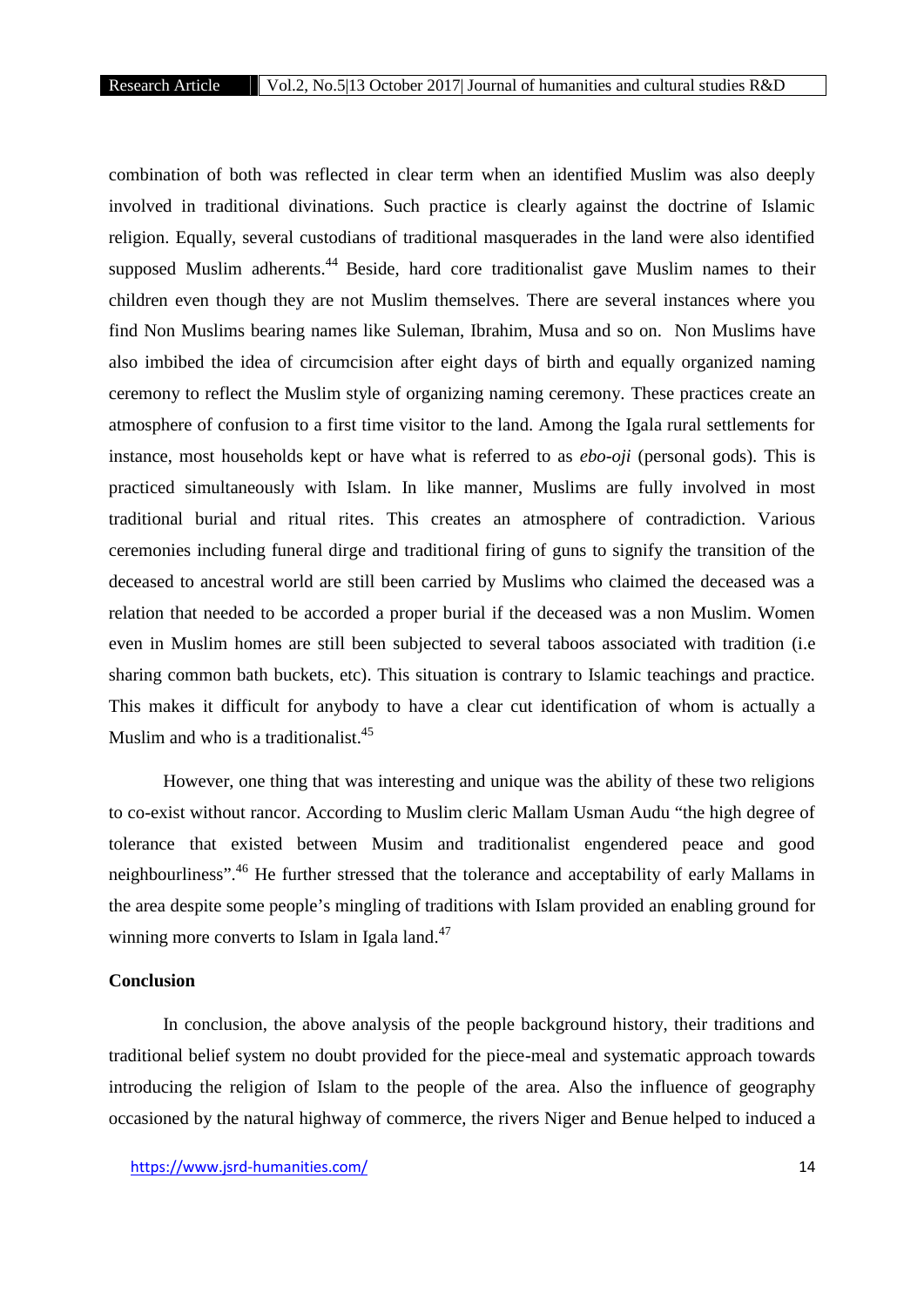relationship that was nurtured on trade and transaction which brought quite enormous number of peoples and merchants that ushered in a relationship through which a platform for the propagation of Islam was made possible. The patience, tolerance and acceptability of the ways the people chose to mingled Islam with their traditional worship system without any radical or fundamental approach to stop them by the Muslim brotherhoods at the earlier period was instrumental to the gradual acceptability and spread of Islamic religion in Igala land. This understanding created a unique symbiosis between the two religions. Even though there are no clear statistics to show the degree of acceptability and spread of Islam in Igala land, there are indications that Islam has more adherents in the land than Christianity. This may not be unconnected with the simplicity, brotherhood and as earlier stated high level of tolerance from earlier Muslin scholars who visited the land.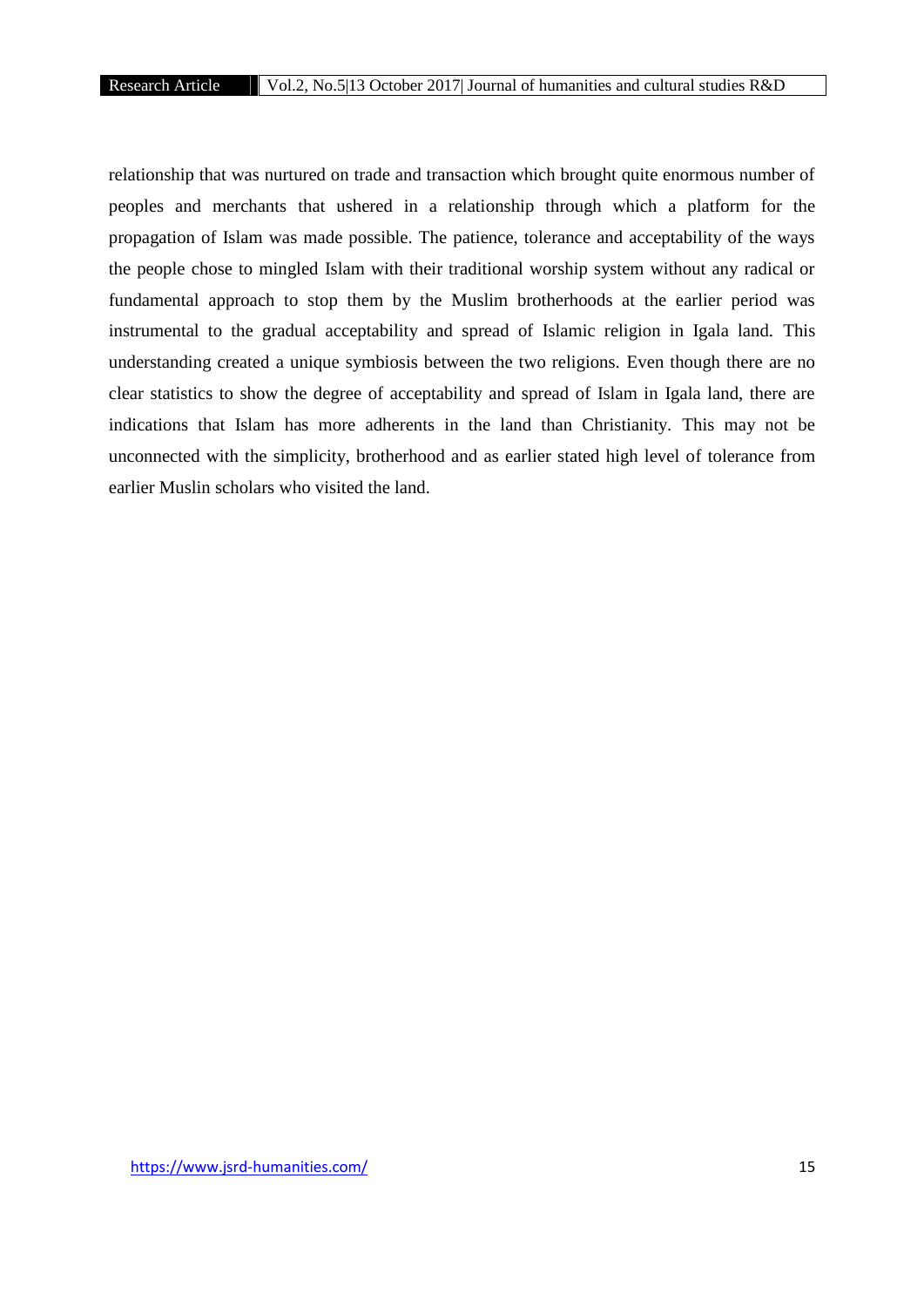# **References:**

- 1. J.H. Greenberg, *The Language of Africa,* London: Mouton Press, 1966. 22
- 2. J.H. Greenberg, *The Language of Africa…* 22
- 3. Interview with Achimugu Achor,  $75+$ , Farmer, Ajaka,  $22<sup>nd</sup>$  September, 2012
- 4. G. E. Ogbenike, *The Idea of Spirit in African Philosophy,* Ibadan: Safmos Publisher, 2011. 32
- 5. Interview with Achimugu Achor,  $75+$ , Farmer, Ajaka,  $22<sup>nd</sup>$  September, 2012
- 6. T. A. Miachi, *The Incarnate Being Phenomenon in African Culture: Anthropological Perspective the Igala North-Central Nigeria,* Ibadan: Craft Books Limited,2012. 247.
- 7. T. A. Miachi, *The Incarnate Being Phenomenon in African Culture…* 247-249.
- 8. Interview with Metuwoh Amana,  $80+$ , Priestess, Abocho,  $7<sup>th</sup>$  August, 2012.
- 9. Interview with Ochimana Aduga, 90, Farmer, Odu-Ofugo,  $7<sup>th</sup>$  August, 2012.
- 10. R. S. Seton, "Note on Igala Tribe Northern Nigeria" *Journal of the African Studies, vol.xxix,* part 1,1929. 48
- 11. R. S. Seton, "Note on Igala Tribe Northern Nigeria" *Journal of the African Studies, vol.xxix,* part 2,1930. 149.
- 12. Interview with Ayiba Achor, 80, Herbalist, Ajakechi,  $12<sup>th</sup>$  September, 2012
- 13. Interview with Ayiba Achor, 80, Herbalist, Ajakechi,  $12<sup>th</sup>$  September, 2012
- 14. A. R. Mohammed, *History of the Spread of Islam in the Niger-Benue Confluence Area: Igalaland, Ebiraland and Lokoja c.1900-1960,* Ibadan: University Press.2014. 45
- 15. Interview with Etubi Idakwo, 90+, Farmer, Agada, 14<sup>th</sup> February, 2013
- 16. A. R. Mohammed, *History of the Spread of Islam in the Niger-Benue Confluence Area… 27*
- 17. Interview with Etubi Idakwo,  $90+$ , Farmer, Agada,  $14<sup>th</sup>$  February, 2013
- 18. Interview with Achem Ali, 75, Herbalist, Agada, 14<sup>th</sup> February, 2013
- 19. Interview with Sheikh Ishaq Abdulrahman, 70+, Muslim Cleric, Bagana-Abejukolo, $4<sup>th</sup>$ May, 2012
- 20. M.S. Abdulkadir, An *Economic History of Igalaland Central Nigeria: 1896=1939, Zaria: Ahmodu Bello University Press, 2014. 113*
- 21. Interview with Sheikh Ishaq Abdulrahman, 70+, Muslim Cleric, Bagana-Abejukolo, 4<sup>th</sup> May, 2012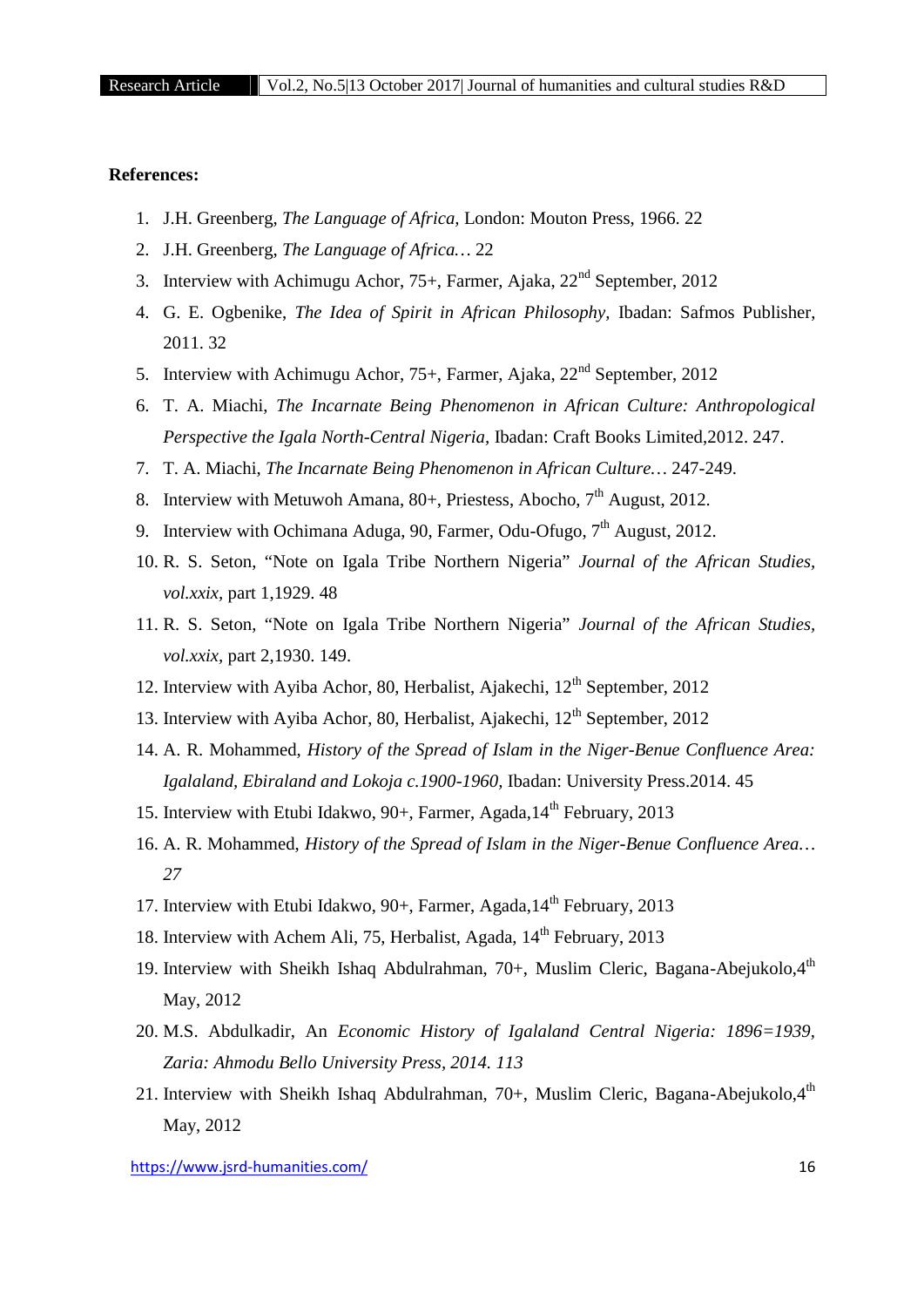- 22. Interview with Sheikh Ishaq Abdulrahman, 70+, Muslim Cleric, Bagana-Abejukolo, $4<sup>th</sup>$ May, 2012
- 23. J. O. Hunwick, "Islam in West Africa A.D. 1000-1800" in J. F. A. Ade-Ajayi and Ian Espie,(eds), *A Thousand Years of West African History*, Ibadan: University Press, 1965. 129
- 24. J.D.Y. Peel, "Conversion and Tradition of Two African Societies, Ijebu and Buganda", in *Past and Present, vol.77,* November, 1977. 134
- 25. A. R. Mohammed, *History of the Spread of Islam in the Niger-Benue Confluence Area…58*
- 26. A. R. Mohammed, *History of the Spread of Islam in the Niger-Benue Confluence Area… 47*
- 27. J.F.A. Ajayi, "Economic Developments and Inter-Group Relationship in Nigeria Before 1800" as cited by A.R. Mohammed, *History of the Spread of Islam in the Niger-Benue Confluence Area…52*
- 28. S. Crowther, *Journal of an Expedition Up the Niger and Tshadda Rivers in 1854,* London: Frank Cass, 1970. 56
- 29. A. R. Mohammed, *History of the Spread of Islam in the Niger-Benue Confluence Area… 64*
- 30. S. Crowther, *Journal of an Expedition Up the Niger and Tshadda Rivers in 1854,* London: Frank Cass, 1970. 56
- *31.* A.M. Yusuf, *The Transformation of Igala Traditional Political Institutions Up To 2003,* Germany: Omniscruptin, GMBH & Co.,2013. 37-38
- *32.* M. Crowder, *West Africa Under Colonial Rule,* London: Hutchinson & Co Ltd, 1968. 359
- 33. M. Crowder, *West Africa Under Colonial Rul,… 359*
- 34. Interview with Yusufu Ocholi,  $90+$ , Traditional Ruler, Aloji,  $12<sup>th</sup>$  August, 2011
- 35. A.M. Yusuf, *The Transformation of Igala Traditional Political Institutions Up To 2003…*172-3
- 36. M.S. Abdulkadir, An *Economic History of Igalaland Central Nigeria: 1896=1939,… 113*
- 37. A.M. Yusuf, *The Transformation of Igala Political Institutions Since 1900…*
- 38. M. Crowder, *West Africa Under Colonial Rule*, London: Hutchinson & Co Ltd, 1968. ??

https://www.jsrd-humanities.com/ 17